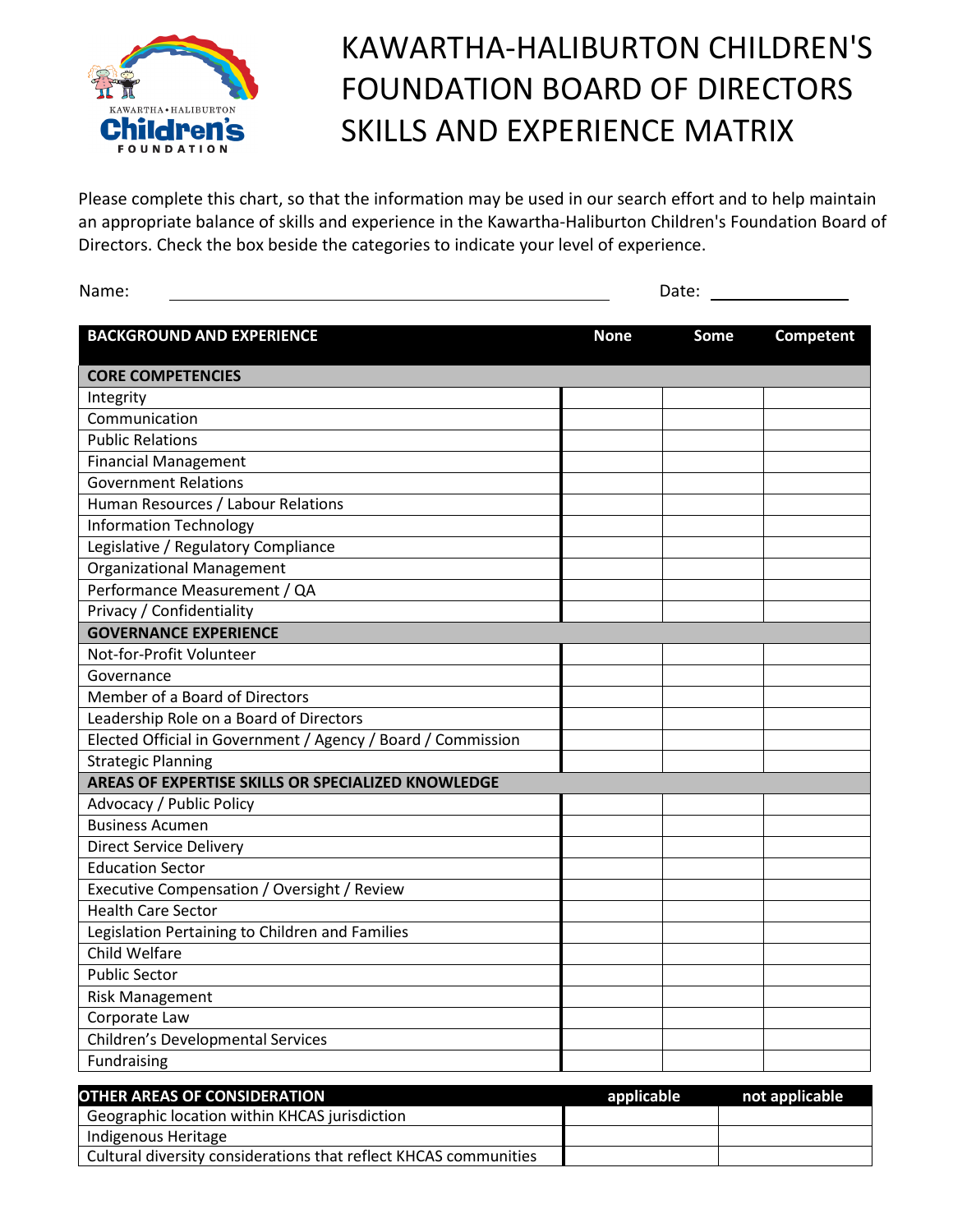# Board Composition Skills Matrix Glossary of Terms

#### **CORE COMPETENCIES**

**Integrity**: Consistent application of the highest standards of professional and personal conduct. Acts in a manner that sustains and improves trust for the organization. Holds high regard for the fiduciary responsibility of a Board Director.

**Communication**: Ability to convey information, articulate viewpoints clearly and concisely, and justify viewpoints with logic, facts and figures as necessary.

**Public Relations**: Demonstrated experience in public relations including media management, the use of social media, emergency communications and strategic public relations marketing.

**Financial Management**: Practical understanding of the organization's capitalization, accounts received, investing and financial administrative functions. Meets financial literacy capability requirements for government and not-for-profit industry standards. Maintains practical knowledge of internal controls and accounting methods to promote efficiencies.

**Government Relations**: Understanding of the workings of government and demonstrated ability to access government officials.

**Human Resources/Labour Relations**: Experience developing and implementing policies and practicesthat support the organization's talent resources, including direct experience with talent acquisition, performance management, labour relations, succession planning, and overall engagement to delivery an organization's strategic priorities.

**Information Technology**: The ability to determine the information requirements and the design of technology systems. Demonstrated understanding of investment operations, systems controls and reporting including investments in systems and human talent.

**Legislative/Regulatory Compliance**: Practical knowledge in the application of and compliance to applicable legislation, regulations and specific laws.

**Organizational Management**: Proven experience and demonstrated ability to provide effective and valueadded oversight to human, financial, technological and other resources. Personal experience as a senior manager in a not-for-profit organization. Experience analyzing business cases including how to support the implementation of a Strategic Plan.

**Performance Measurement/Quality Assurance**: Demonstrated experience in monitoring, evaluating and analyzing data and quality initiatives.

**Privacy/Confidentiality**: Demonstrated knowledge about document management, information technology security, relevant privacy legislation, privacy protection principles for electronic email and the privacy and protection of client information.

#### **GOVERNANCE EXPERIENCE:**

**Not for Profit Volunteer**: A minimum of two years' experience volunteering in the capacity of service, governance or business in a not-for-profit organization.

**Governance:** Demonstrated experience with governance practices and principles.

**Member of a Board of Directors**: Experience in a Board oversight role at an organization of similar size and complexity. History of preparing for and contributing to Board of Director meetings and committees. Strong and consistent commitment to the required number of hoursto fulfill a volunteer Board of Director position.